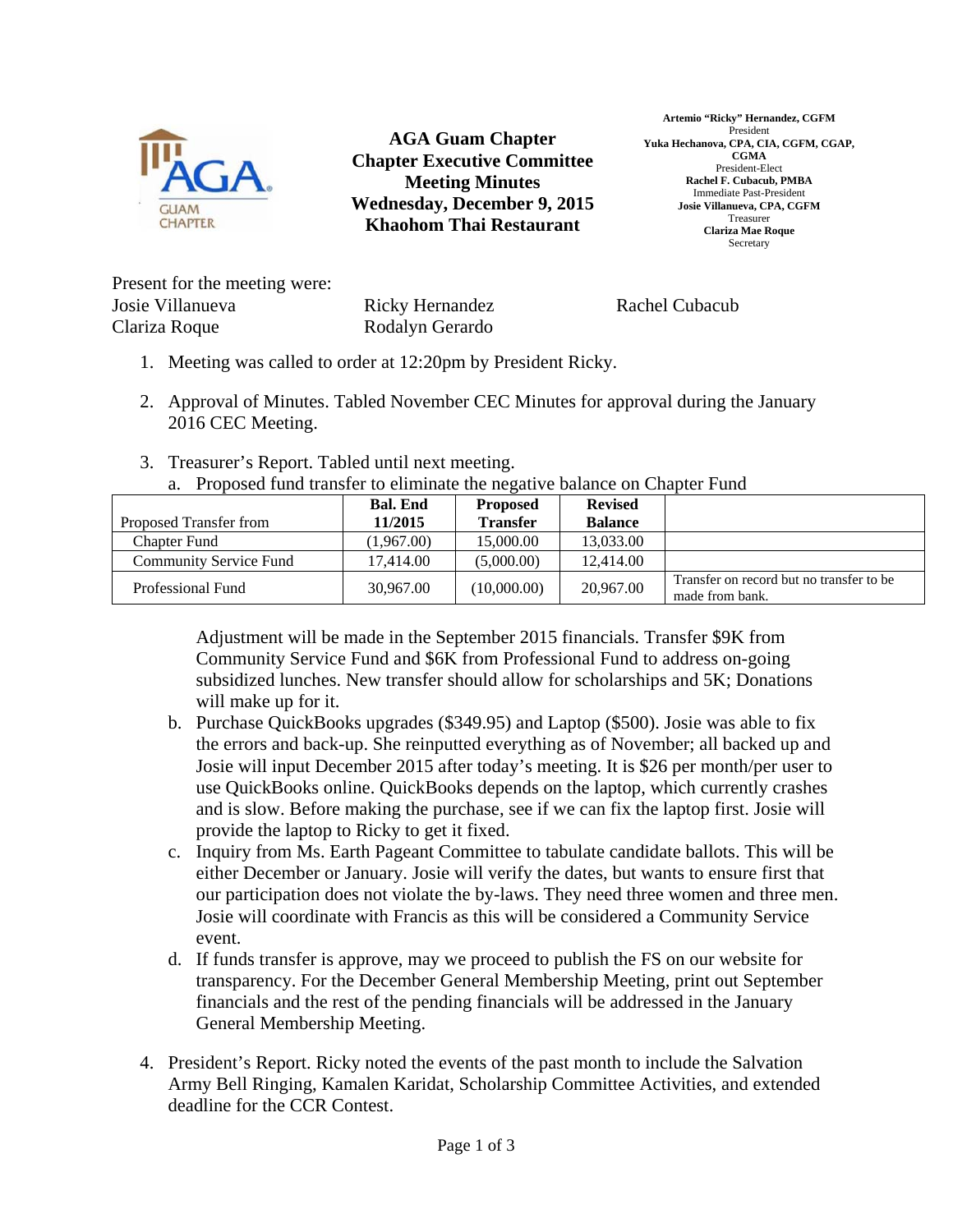## 5. Committee Reports:

- a. Program
	- i. **December Event:** JAS will plan the events for AGA Guam Chapter's Christmas Luncheon. Rachel and Mark to emcee. Since no quorum was present, an email was sent to the CEC to approve the Christmas Party Budget of \$350. The motion was approved with a majority vote of 14 in favor and no opposition. (Refer to the attached email)
	- ii. **January Guest Speaker:** Margaret Benzon, Unknown Topic
	- iii. **February Guest Speaker:** Ed Brobosong, 1/2 CPEs.
	- iv. Maripaz suggested to have a guest speaker talk about personal finances, retirement, savings, etc. for our January 2016 meeting. We can invite Michael Camacho from Personal Finance or Jessica Castro. The theme will be very fitting and useful – both personal and professionally as we begin the new year.
- b. Education. Teamed up with Dennis Dychus, waiting on information. Cybersecurity half day training, waiting on E&Y. Rodalyn noted that there were less than 30 CPEs issued for Mr. Bradley's presentation.
- c. CGFM. Discussed CGFM Practice Exam proposal of 15 practice exam scholarships. Jojo will be ordering more CGFM sets this week.
- d. Membership. Jason and Debbie were unable to attend.
	- i. Member Anniversary Announcements
- e. Early Careers
	- i. The Committee will announce the essay competition in January, but they need a topic before they fax to schools.
- f. Accountability
	- i. Best CCR Contest FY 2014 Eight agencies submitted for the Best CCR Contest. Winners to be announced by December  $30<sup>th</sup>$ . Target presentation of winners during January 2016 General Membership Meeting.
- g. Community Service
	- i. Can Food Drive for Salvation Army Guam (Due December  $14<sup>th</sup>$ ). December  $14<sup>th</sup>$ deadline for point of contacts at agencies and other companies to provide can goods or bags of rice. By November 20<sup>th</sup> tell Frances if they would like to be a point of contact for their agency or company.
	- ii. Salvation Army Bell Ringing. December  $12<sup>th</sup>$  at GPO Food Court from 10am to 1pm. OPA created timeslots for their staff to participate during the three hours.
	- iii. Plan for 5K and other activities.
- h. Scholarship. Spoke with GCC and JAS to get more accounting, finance, and public admin applicants. AGA Guam Chapter Scholarship for GCC due on December 11<sup>th</sup> for eligibility. The Herminia Dierking Scholarship is due December  $18<sup>th</sup>$ .
- i. By- Laws. Update soon.
- j. Newsletter & Website. Plan for November and December Mail Chimp.
- k. Awards.
	- i. Continuous updates of the Chapter Recognition Program Points. Ensure you keep Taling updated with your activities. Subcommittee in March for Awards.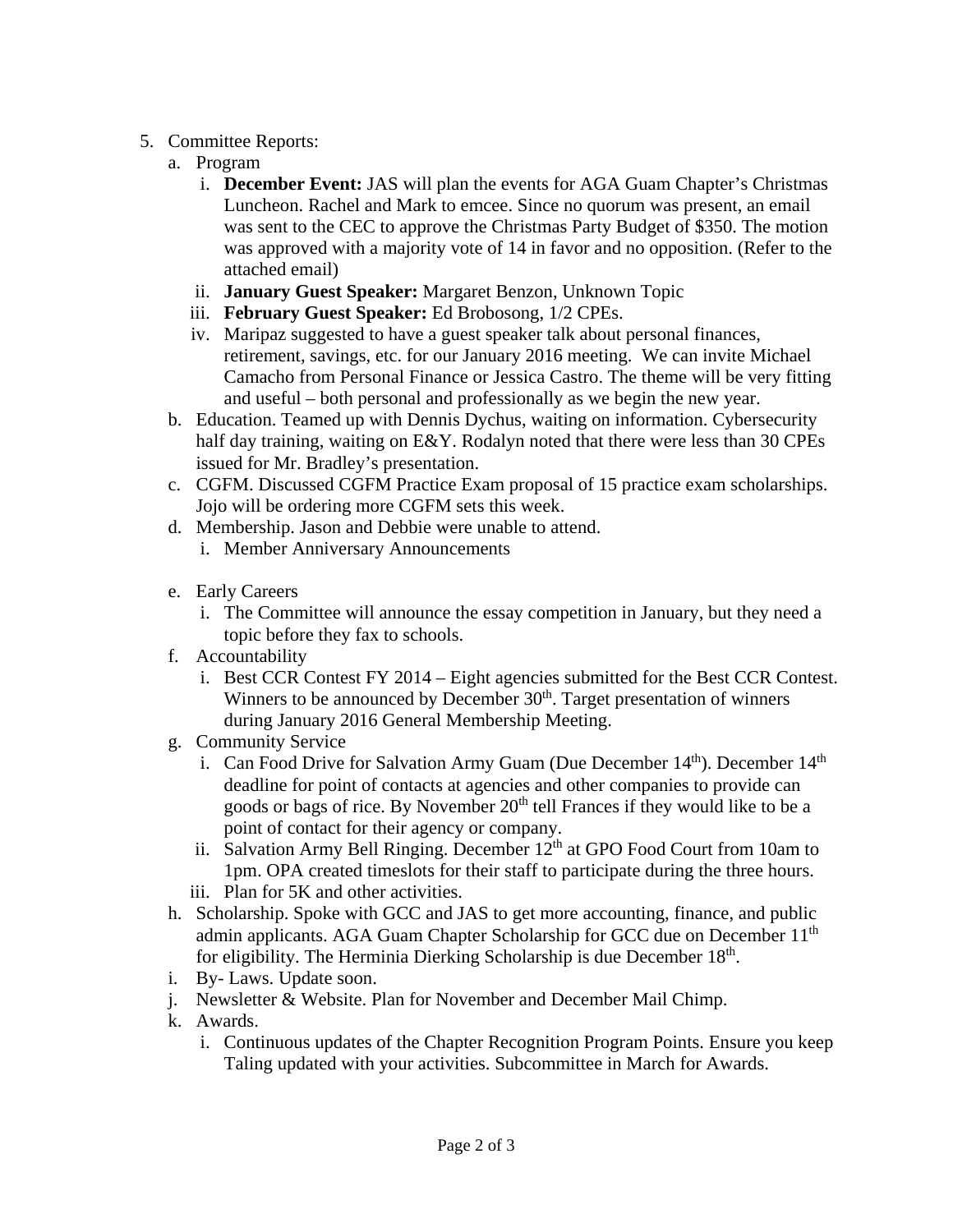- 6. Other Matters. Per Ricky, there was a suggestion by Zeny to hold a monthly Happy Hour, an idea from another AGA Chapter. In addition, Periscoping meetings idea. On another note, the 2016 Leadership Program will be discussed during January 2016.
- 7. **Next Meeting:** Wednesday, January 13, 2016 at 5:45pm, En Japanese Restaurant (Tumon). Tentatively located here.
- 8. Adjourn Meeting. Meeting was adjourned at 1:09pm.

Unofficial Minutes prepared by: /s/ Clariza Roque AGA – Guam Chapter Secretary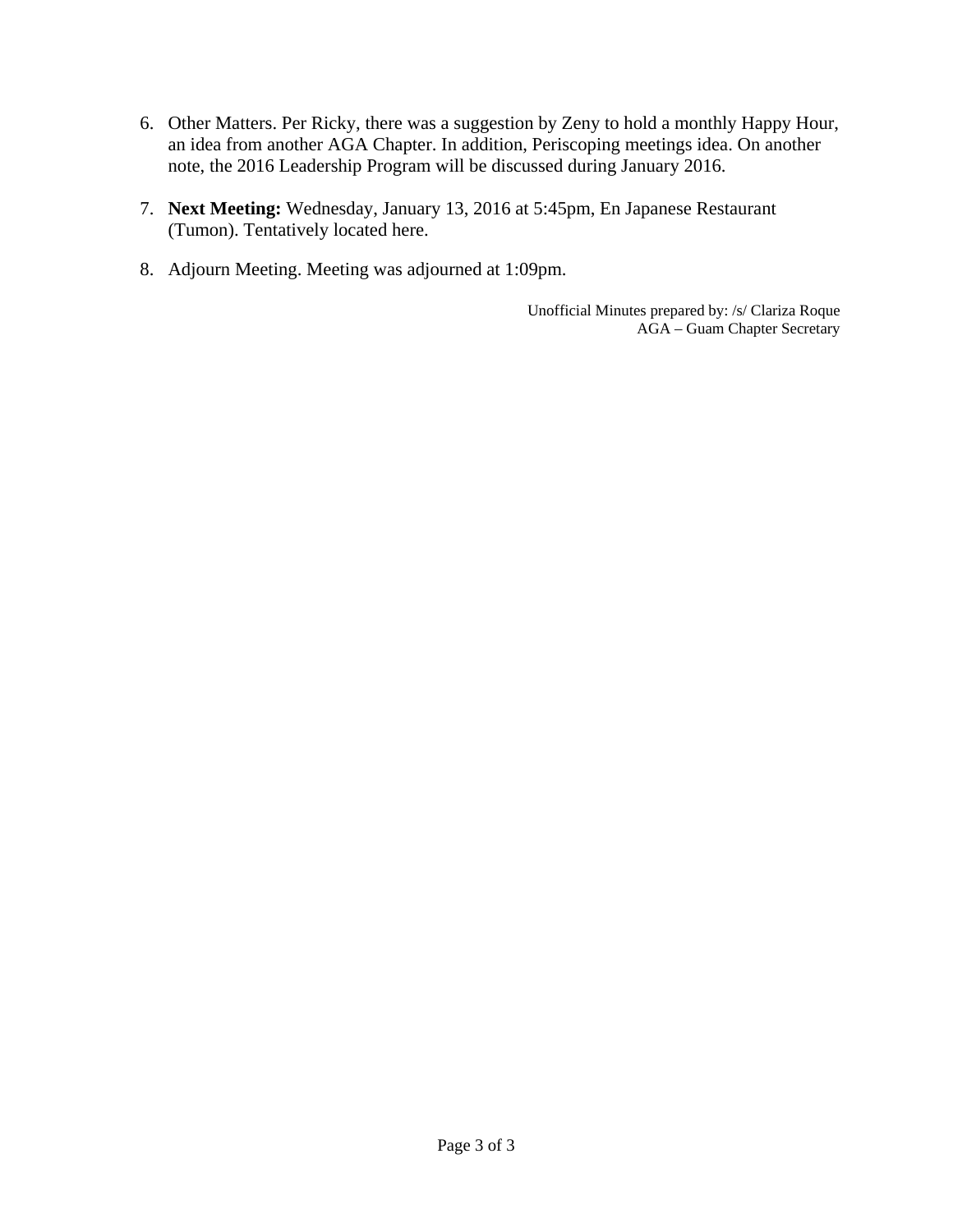



# RE: Motion to Approve a Christmas Party Budget Passed

1 message

Clariza Mae Roque <croque@guamopa.org> Mon, Dec 14, 2015 at 6:45 PM

To: Vince Duenas <vincentd@guamwaterworks.org>, Rodalyn Gerardo <rgerardo@guamopa.org>, Jojo Guevara <jojo\_guevara@hotmail.com>, Mark Palarca <madpalarca@gmail.com>, Jason Katigbak <jason.katigbak@gmail.com>, Debbie M Ngata <Debbie.Ngata@gu.ey.com>, Doreen Crisostomo <doreentc@guam.net>, Lorbea Palaming <lorbea.is@gmail.com>, "Maripaz N. Perez" <mnperez@gpagwa.com>, Frances Danieli <francesdanieli@gmail.com>, Ariana Villaverde <ariana.villaverde@gmail.com>, "Taling M. Taitano" <tmtaitano@gdoe.net>, Zeny Nace <znace@uguam.uog.edu>, Cora R Montellano <cmontellano@gpagwa.com>, Pamela R Aguigui <paguigui@gpagwa.com>, Jerrick Hernandez <jhernandez@guamopa.org>, Chris Wolseley <cwolseley@deloitte.com>, Llewelyn Terlaje <lterlaje@guamopa.org>, Reginald Diaz <rdiaz@triton.uog.edu>, "Matthew P. Quinata" <mattquinata@gmail.com>

Cc: Ricky Hernandez <artemiorh@gmail.com>, Yuka Hechanova <yhechanova@guamopa.org>, Josephine Villanueva <josiegv@gmail.com>, Rachel Field <rachelfield87@gmail.com>

Hafa Adai All,

Thank you for your feedback and votes to approve the \$350 Christmas Party Budget. The motion is approved with a majority vote of 14 in favor and no opposition.

Happy Holidays!

Best Regards,

Clariza

From: Clariza Mae Roque [mailto: croque@ quamopa.org]

Sent: Wednesday, December 09, 2015 2:55 PM

To: 'Vince Duenas' <[vincentd@guamwaterworks.org](mailto:vincentd@guamwaterworks.org)>; 'Rodalyn Gerardo' <[rgerardo@guamopa.org](mailto:rgerardo@guamopa.org)>; 'Jojo Guevara' <[jojo\\_guevara@hotmail.com](mailto:jojo_guevara@hotmail.com)>; 'Mark Palarca' <[madpalarca@gmail.com](mailto:madpalarca@gmail.com)>; 'Jason Katigbak' <[jason.katigbak@gmail.com](mailto:jason.katigbak@gmail.com)>; 'Debbie M Ngata' <[Debbie.Ngata@gu.ey.com](mailto:Debbie.Ngata@gu.ey.com)>; 'Doreen Crisostomo' <[doreentc@guam.net](mailto:doreentc@guam.net)>; 'Lorbea Palaming' <[lorbea.is@gmail.com](mailto:lorbea.is@gmail.com)>; 'Maripaz N. Perez' <[mnperez@gpagwa.com](mailto:mnperez@gpagwa.com)>; 'Frances Danieli' <[francesdanieli@gmail.com](mailto:francesdanieli@gmail.com)>; 'Ariana Villaverde' <[ariana.villaverde@gmail.com](mailto:ariana.villaverde@gmail.com)>; 'Taling M. Taitano' <[tmtaitano@gdoe.net](mailto:tmtaitano@gdoe.net)>; 'Zeny Nace' <[znace@uguam.uog.edu](mailto:znace@uguam.uog.edu)>; 'Cora R Montellano' <[cmontellano@gpagwa.com](mailto:cmontellano@gpagwa.com)>; 'Pamela R Aguigui' <[paguigui@gpagwa.com](mailto:paguigui@gpagwa.com)>; 'Jerrick Hernandez' <[jhernandez@guamopa.org](mailto:jhernandez@guamopa.org)>; 'Chris Wolseley' <[cwolseley@deloitte.com](mailto:cwolseley@deloitte.com)>; 'Llewelyn Terlaje' <[lterlaje@guamopa.org](mailto:lterlaje@guamopa.org)>; 'Reginald Diaz' <[rdiaz@triton.uog.edu](mailto:rdiaz@triton.uog.edu)>; 'Matthew P. Quinata' <[mattquinata@gmail.com](mailto:mattquinata@gmail.com)> Cc: 'Ricky Hernandez' <[artemiorh@gmail.com](mailto:artemiorh@gmail.com)>; 'Yuka Hechanova' <[yhechanova@guamopa.org](mailto:yhechanova@guamopa.org)>; 'Josephine Villanueva' <[josiegv@gmail.com](mailto:josiegv@gmail.com)>; 'Rachel Field' <[rachelfield87@gmail.com](mailto:rachelfield87@gmail.com)>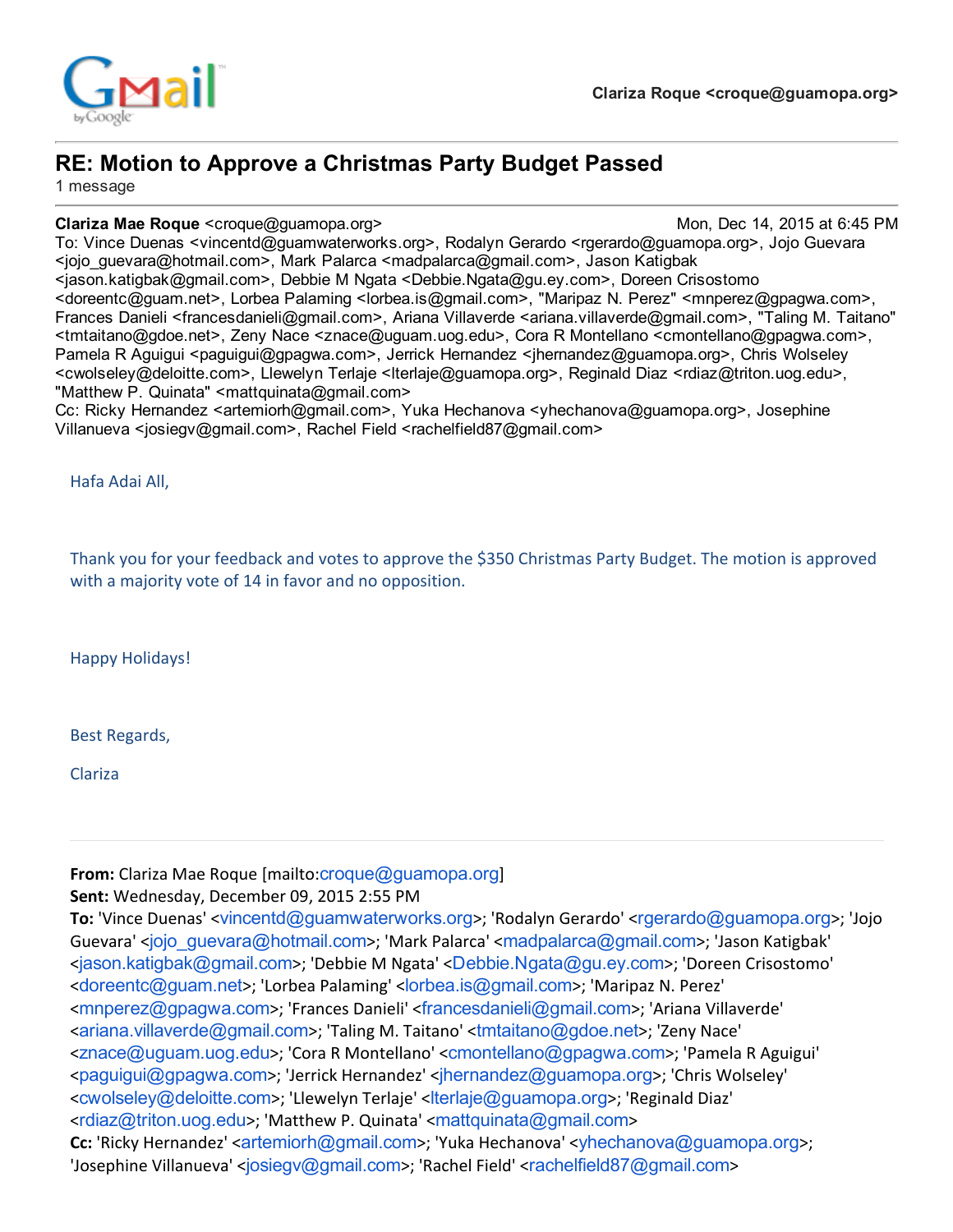Hafa Adai Everyone,

As we were unable to fulfill a quorum during today's CEC meeting, there is one motion to be voted on. The motion is to approve a \$350 budget for the upcoming AGA Guam Chapter Christmas Party scheduled for December 30<sup>th</sup> at the Hyatt. Please cast your vote no later than **EOD, December 11, 2015**.

In addition, I will drafting the minutes for today's CEC meeting and will send it out to the CEC by tomorrow.

If you have any questions, please let us know.

Thank you for your kind attention.

Best Regards,

Clariza

#### From: Clariza Mae Roque [<mailto:croque@guamopa.org>] Sent: Wednesday, December 09, 2015 9:24 AM

To: 'Vince Duenas' <[vincentd@guamwaterworks.org](mailto:vincentd@guamwaterworks.org)>; 'Rodalyn Gerardo' <[rgerardo@guamopa.org](mailto:rgerardo@guamopa.org)>; 'Jojo Guevara' <[jojo\\_guevara@hotmail.com](mailto:jojo_guevara@hotmail.com)>; 'Mark Palarca' <[madpalarca@gmail.com](mailto:madpalarca@gmail.com)>; 'Jason Katigbak' <[jason.katigbak@gmail.com](mailto:jason.katigbak@gmail.com)>; 'Debbie M Ngata' <[Debbie.Ngata@gu.ey.com](mailto:Debbie.Ngata@gu.ey.com)>; 'Doreen Crisostomo' <[doreentc@guam.net](mailto:doreentc@guam.net)>; 'Lorbea Palaming' <[lorbea.is@gmail.com](mailto:lorbea.is@gmail.com)>; 'Maripaz N. Perez' <[mnperez@gpagwa.com](mailto:mnperez@gpagwa.com)>; 'Frances Danieli' <[francesdanieli@gmail.com](mailto:francesdanieli@gmail.com)>; 'Ariana Villaverde' <[ariana.villaverde@gmail.com](mailto:ariana.villaverde@gmail.com)>; 'Taling M. Taitano' <[tmtaitano@gdoe.net](mailto:tmtaitano@gdoe.net)>; 'Zeny Nace' <[znace@uguam.uog.edu](mailto:znace@uguam.uog.edu)>; 'Cora R Montellano' <[cmontellano@gpagwa.com](mailto:cmontellano@gpagwa.com)>; 'Pamela R Aguigui' <[paguigui@gpagwa.com](mailto:paguigui@gpagwa.com)>; 'Jerrick Hernandez' <[jhernandez@guamopa.org](mailto:jhernandez@guamopa.org)>; 'Chris Wolseley' <[cwolseley@deloitte.com](mailto:cwolseley@deloitte.com)>; 'Llewelyn Terlaje' <[lterlaje@guamopa.org](mailto:lterlaje@guamopa.org)>; 'Reginald Diaz' <[rdiaz@triton.uog.edu](mailto:rdiaz@triton.uog.edu)>; 'Matthew P. Quinata' <[mattquinata@gmail.com](mailto:mattquinata@gmail.com)> Cc: 'Ricky Hernandez' <[artemiorh@gmail.com](mailto:artemiorh@gmail.com)>; 'Yuka Hechanova' <[yhechanova@guamopa.org](mailto:yhechanova@guamopa.org)>; 'Josephine Villanueva' <[josiegv@gmail.com](mailto:josiegv@gmail.com)>; 'Rachel Field' <[rachelfield87@gmail.com](mailto:rachelfield87@gmail.com)> Subject: RE: AGA CEC Meeting 12/09/15 at Khaohom Thai Restaurant 12pm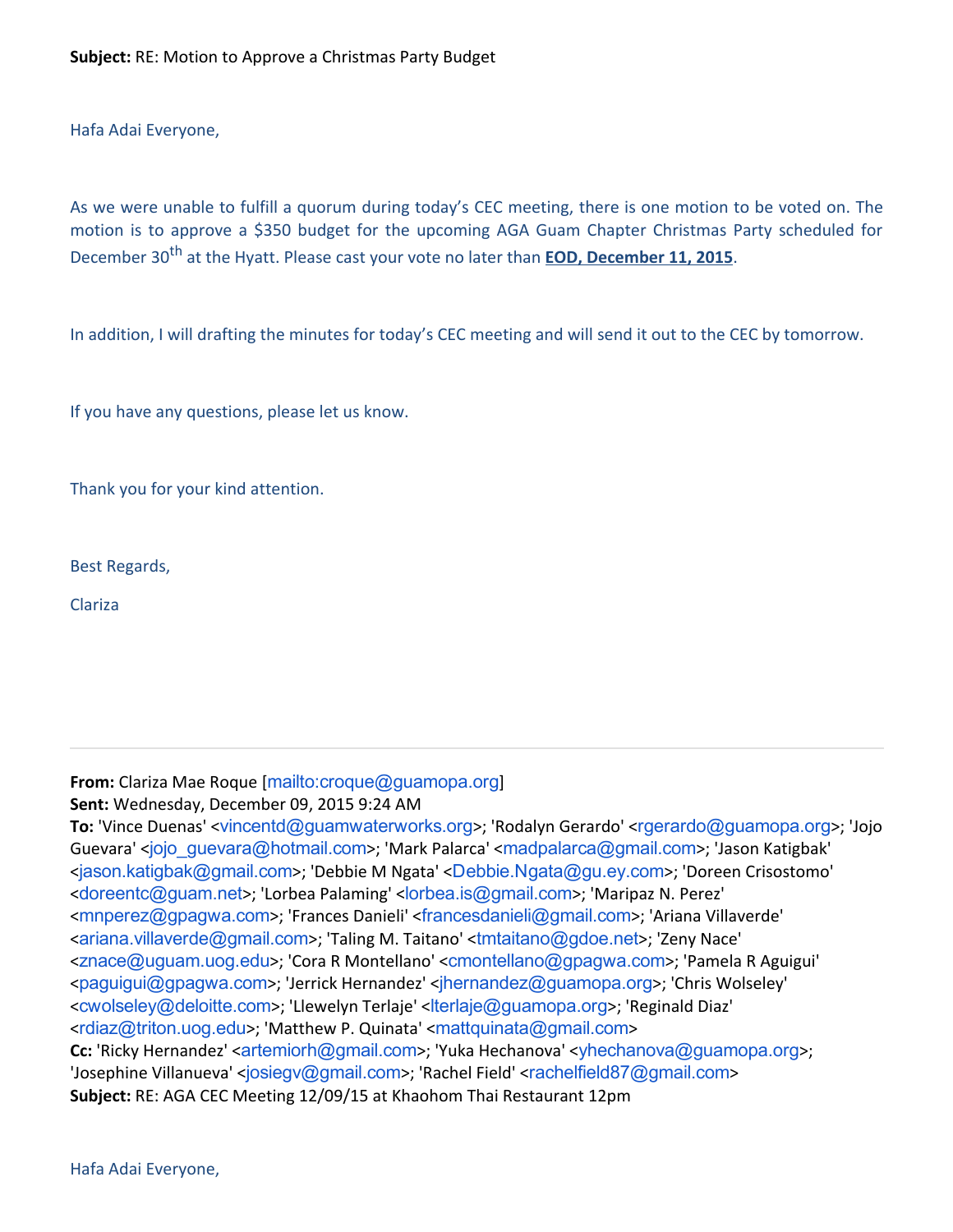Attached is the agenda and last month's CEC minutes for your review and consideration. We understand that some of you will be unable to attend. For those who have provided an update or any inquiries for the CEC, we have included it in the agenda.

Should you have any questions or concerns, please let us know.

Thank you,

Clariza

### From: Clariza Roque [<mailto:croque@guamopa.org>]

Sent: Tuesday, December 08, 2015 3:20 PM

To: Vince Duenas <[vincentd@guamwaterworks.org](mailto:vincentd@guamwaterworks.org)>; Rodalyn Gerardo <[rgerardo@guamopa.org](mailto:rgerardo@guamopa.org)>; Jojo Guevara <[jojo\\_guevara@hotmail.com](mailto:jojo_guevara@hotmail.com)>; Mark Palarca <[madpalarca@gmail.com](mailto:madpalarca@gmail.com)>; Jason Katigbak <[jason.katigbak@gmail.com](mailto:jason.katigbak@gmail.com)>; Debbie M Ngata <[Debbie.Ngata@gu.ey.com](mailto:Debbie.Ngata@gu.ey.com)>; Doreen Crisostomo <[doreentc@guam.net](mailto:doreentc@guam.net)>; Lorbea Palaming <[lorbea.is@gmail.com](mailto:lorbea.is@gmail.com)>; Maripaz N. Perez <[mnperez@gpagwa.com](mailto:mnperez@gpagwa.com)>; Frances Danieli <[francesdanieli@gmail.com](mailto:francesdanieli@gmail.com)>; Ariana Villaverde <[ariana.villaverde@gmail.com](mailto:ariana.villaverde@gmail.com)>; Taling M. Taitano <[tmtaitano@gdoe.net](mailto:tmtaitano@gdoe.net)>; Zeny Nace <[znace@uguam.uog.edu](mailto:znace@uguam.uog.edu)>; Cora R Montellano <[cmontellano@gpagwa.com](mailto:cmontellano@gpagwa.com)>; Pamela R Aguigui <[paguigui@gpagwa.com](mailto:paguigui@gpagwa.com)>; Jerrick Hernandez <[jhernandez@guamopa.org](mailto:jhernandez@guamopa.org)>; Chris Wolseley <[cwolseley@deloitte.com](mailto:cwolseley@deloitte.com)>; Llewelyn Terlaje <[lterlaje@guamopa.org](mailto:lterlaje@guamopa.org)>; Reginald Diaz <[rdiaz@triton.uog.edu](mailto:rdiaz@triton.uog.edu)>; Matthew P. Quinata <[mattquinata@gmail.com](mailto:mattquinata@gmail.com)> Cc: Ricky Hernandez <[artemiorh@gmail.com](mailto:artemiorh@gmail.com)>; Yuka Hechanova <[yhechanova@guamopa.org](mailto:yhechanova@guamopa.org)>; Josephine Villanueva <[josiegv@gmail.com](mailto:josiegv@gmail.com)>; Rachel Field <[rachelfield87@gmail.com](mailto:rachelfield87@gmail.com)> Subject: Re: AGA CEC Meeting 12/09/15 at Khaohom Thai Restaurant

Hafa Adai Everyone!

Just a friendly reminder that our December CEC Meeting is tomorrow at 12pm at Khaohom Thai Restaurant in East Hagatna. I will be sending the agenda and minutes first thing tomorrow morning.

Thank you for your patience.

Best Regards,

Clariza Mae G. Roque Auditor II Office of Public Accountability - Guam [www](http://www.guamopa.com/)[.opaguam.org](http://opaguam.org/) Tel. (671) 475-0390 ext. 216 Fax (671) 472-7951